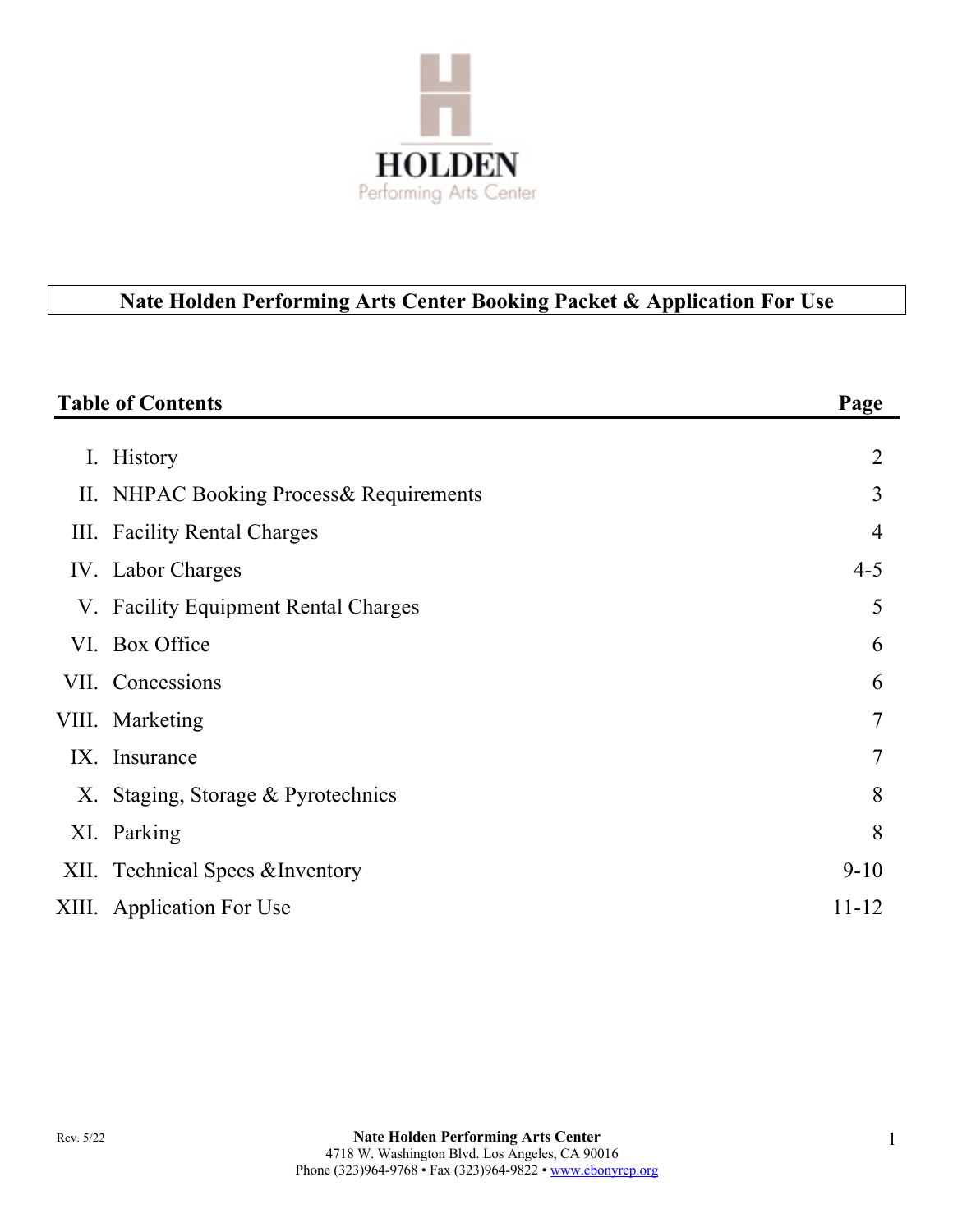## **I. Overview & General Guidelines**

## **THEATRE OVERVIEW& HISTORY:**

The Nate Holden Performing Arts Center (NHPAC) is a multi-use complex comprised of a theatre, a rehearsal hall/studio, an open air lobby complete with a box office, concession area, and two undeveloped retail spaces. Perfect for performances, festivals, screenings, meetings, rehearsals and receptions, the NHPAC can accommodate your event planning needs.

The theatre seats 400 people with 105 seats on the mezzanine level and 295 seats on the orchestra level, with24 of these seats being removable seats that can accommodate a platform that may be lowered to become an orchestra pit for 6-8 pieces or raised to create a modified thrust stage. The Rehearsal Hall/Studio is 1100 square feet.The two undeveloped retail spaces (1945 sq. ft. and 1200 sq. ft respectively) are also available for rental. The complex also includes a lobby area on the first floor with a box office and concession area, elevator to the  $2<sup>nd</sup>$  floor office space and balcony level, and an outdoor patio overlooking Washington Boulevard and the Hollywood Hills. The backstage area consists of a laundry room, prop room and a quickchange room. The back stage elevator leads to the basement,the location ofthe Green room, two principal dressing rooms and twoensemble dressing rooms that can accommodate up to 12 performers each. Each dressing room contains shower and restroom facilities.

NHPAC is located in the Mid City Adams-Leimert Park-Baldwin Hills planning area of Los Angeles near the historic Lafayette Square and the West Adams Sugar Hill District, which is south of Wilshire Boulevard.

The Nate Holden Performing Arts Center sits on the grounds of the former Ebony Showcase Theatre, built and operated by Nick and Edna Stewart.A world class, state-of-the-art performing arts regional center, NHPAC is primed for local, national, and international events.

## **Who runs the Nate Holden Performing Arts Center?**

The NHPACis owned by the City of Los Angeles, built by the City of LA Community Redevelopment Agency, and operated by the Ebony Repertory Theatre (ERT) a non-profit Equity company.

Non-profit producers and presenters are invited to rent the NHPAC for their own presentations. ERT reserves the right to be selective about determining which producers and presenters rentthe facilities.

**Thank you for your interest in the Nate Holden Performing Arts Center (NHPAC), a facility of the City of Los Angeles Department of Cultural Affairs operated by the Ebony Repertory Theatre (ERT). Enclosed please find the booking packet and application.**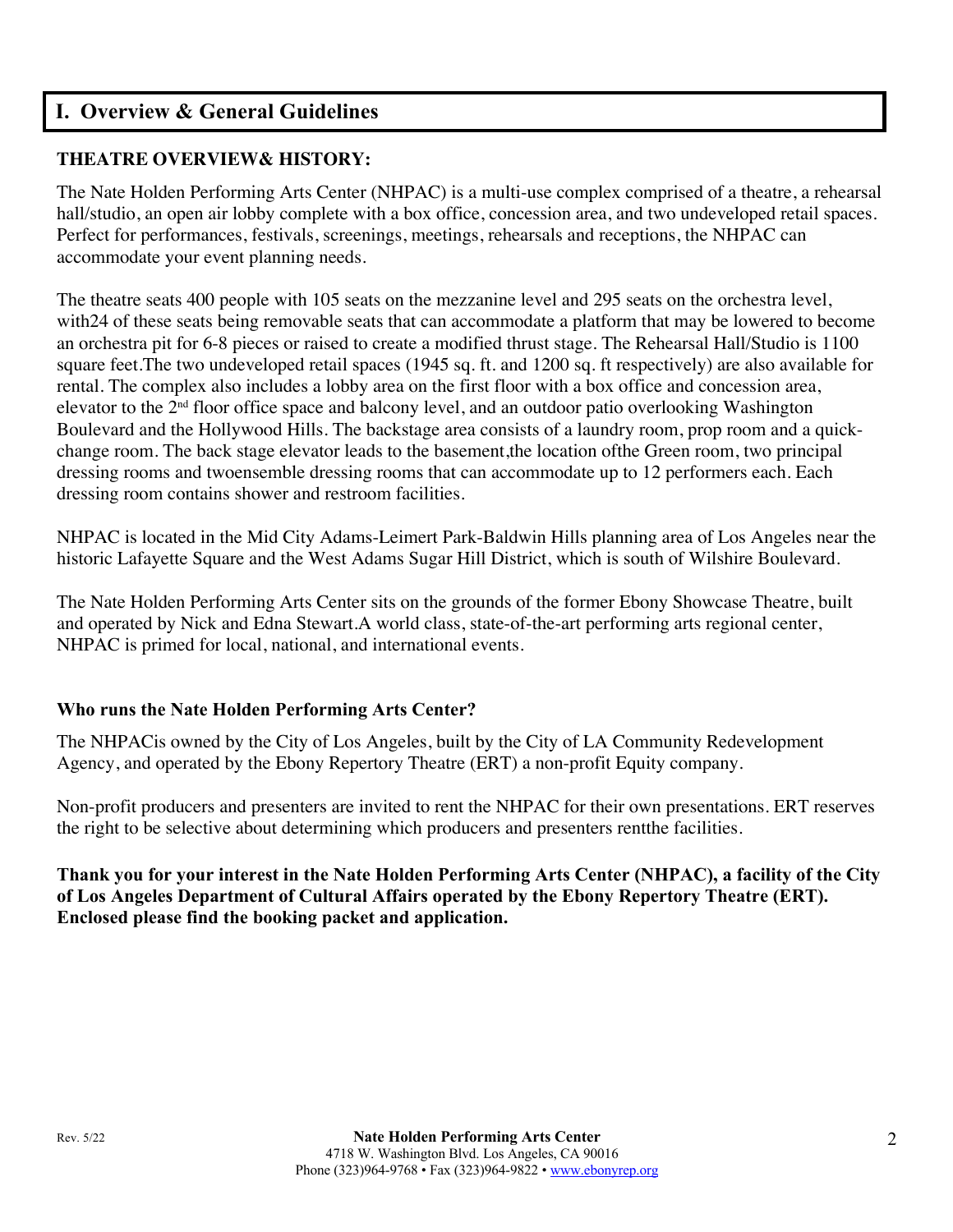# **II. NHPAC Booking Process & Requirements**

- 1. Contact the ERT/NHPAC Managing Director at 323-964-9768 to check the availability of your date(s).
- 2. Please review the packet, complete a booking application, and either email, mail or fax it to the ERT/NHPAC Managing Director.
- 3. A non-refundable \$150.00 Production Prep Fee must accompany your application.
- 4. A refundable security deposit of **(\$500- Non Profit/\$1000- Commercial)** must be received within 5 business of submitting your application. Your date(s) will not be secured until this payment is received .
- 5. Please request a *first, second,* and *third* choice of dates for your event(s) with a minimum of sixty **(60) days** from application date.
- 6. Meet with the ERT/NHPAC Managing Director/Technical Director. Come prepared with as much information regarding your production as possible, including technical needs, so an accurate cost estimate can be prepared for you. The size and scope of your show may require an additional meeting with the ERT/NHPAC Technical Director before your estimate can be prepared.
- 7. A cost estimate will be provided for your review and acceptance.
- 8. Upon acceptance of the cost estimate, please submit the follow items: an executed Letter of Agreement, a 50% non-refundable deposit on estimated charges, evidence of general liability insurance coverage, and a 501(c)3 determination letter (for non-profit companies only). All deposits must be in the form of a credit card (processing fee applies), cashier's check, company check or money order.
- 9. Upon receipt of the items listed above by ERT, the event is considered "booked" and you may begin publicity and marketing of the event. The remaining 50% balance of estimate must be paid one month before the first performance day or the event will be cancelled.
- 10. If after reading the material, you have any questions, or require any additional information, please call ERT/NHPAC. We appreciate your cooperation in adhering to the procedures as outlined.
- 11. Business hours for the administration office are Monday through Friday from 11am to 3pm.

## **RENTAL REQUIREMENTS**

## **Any facility use of the NHPAC by an individual, organization, or group is granted, based on the following five requirements:**

- **1. Approval of an Application For Use**
- **2. Completion of a Letter of Agreement.**

The Letter of Agreement is a temporary agreement between the ERT and qualified Producers for periodic use of the facility. This infers neither legal claim to the facility nor any relationship other than one of temporary nature as detailed in the Letter of Agreement.

- **3. Provision of a non-refundable Production Processing Fee \$150.00.**
- **4. Provision of a refundable security deposit (\$500- Non Profit/\$1000- Commercial)**
- **5. Presentation of evidence of insurance by the renting party**
- **6. Presentation of 501(c)3 determination letter (for non-profits only)**

## **USE OF THE FACILITY WITHOUT SAID REQUIREMENTS IS PROHIBITED.**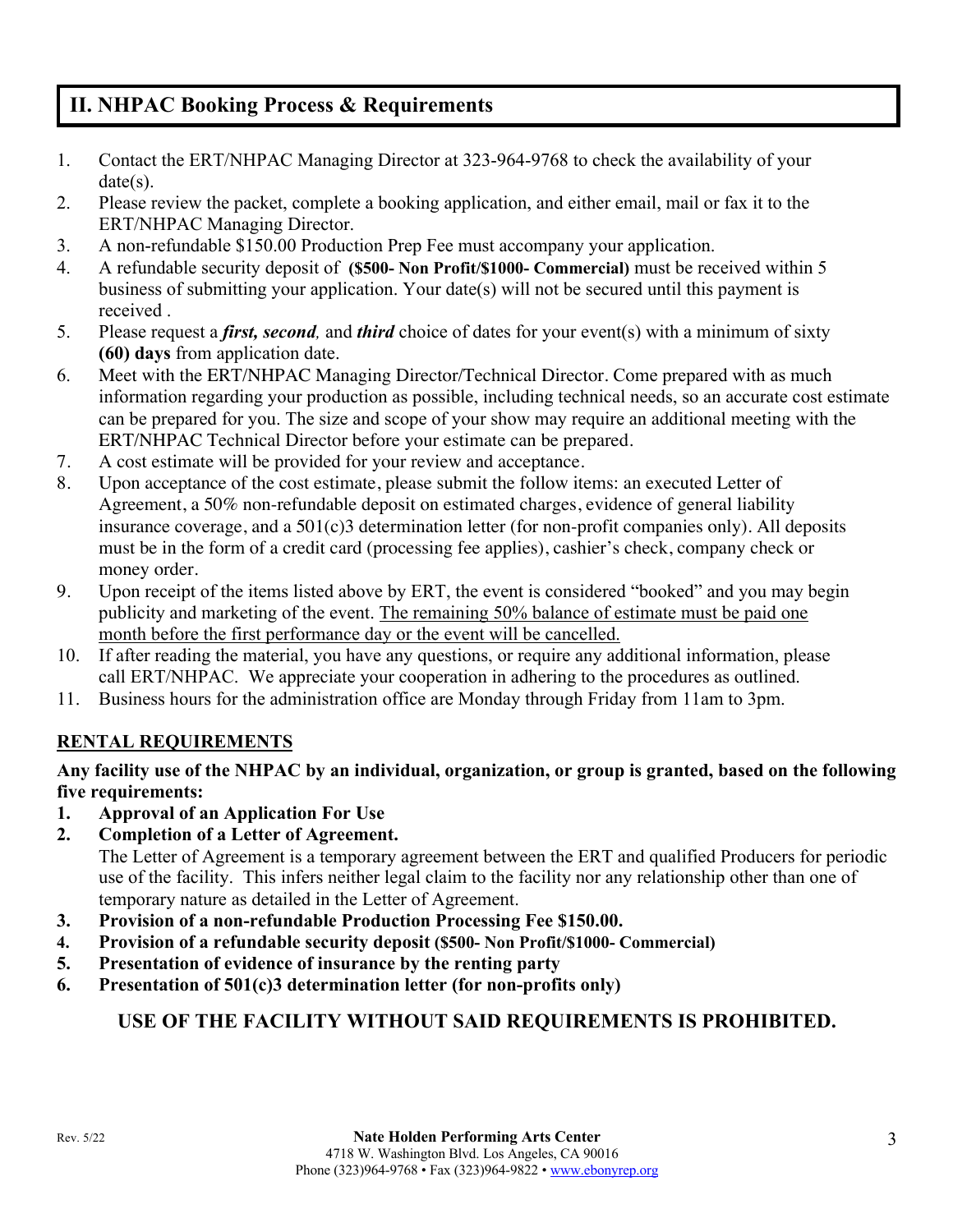# **III. RENTAL CHARGES- Live performance only. Call for filming rates**

## **Performance Technical Rehearsal Worklight Rehearsal** Theatre \$1500 \$375  $\qquad \qquad \text{Lobby}$   $\qquad \qquad \text{5500}$ Cabaret Space \$300 Patio  $\$300$ Café Gallery  $$200$ Rehearsal Studio  $\qquad \qquad$  \$400 Parking Lot (only) \$600

## **NON-PROFIT RATES\*** (DOES NOT INCLUDE REQUIRED STAFF) *All Rates subject to change.*

Non-Profit Administrative fee \$750.00

#### **COMMERCIAL RATES\*** (DOES NOT INCLUDE REQUIRED STAFF)*All Rates subject to change.*

|                      | Performance | <b>Technical Rehearsal</b> | <b>Worklight Rehearsal</b> |
|----------------------|-------------|----------------------------|----------------------------|
| Theatre              | \$3000      | \$1500                     | \$750                      |
| Lobby                |             | \$1000                     |                            |
| <b>Cabaret Space</b> | \$600       |                            |                            |
| Patio                | \$600       |                            |                            |
| Café Gallery         | \$400       |                            |                            |
| Rehearsal Studio     | \$600       |                            |                            |
| Parking Lot (only)   | \$1200      |                            |                            |

Commercial Administrative Fee \$750.00

#### **The rental fee for performances in the theater includes eight (8) hours per day in theatre, lobby, green room, dressing rooms, use of house lighting and sound systems as well as the theatre's parking lots.**

\*Different rates may apply for any events not associated with a theatre rental.

# **IV. LABOR CHARGES & STAFFING (Call for filming rates)**

#### *TECHNICAL LABOR HOUSE LABOR*

| <b>Facility: Technical Director</b> | \$45.00 | Usher                   | \$15.00 |
|-------------------------------------|---------|-------------------------|---------|
| Audio: Audio Technician             | \$25.00 | Security                | \$25.00 |
| Master Audio Technician             | \$35.00 | Custodian               | \$35.00 |
| Electric: Follow Spot Operator      | \$25.00 | Box Office              | \$25.00 |
| Electrician                         | \$25.00 | House Manager           | \$45.00 |
| Master Electrician                  | \$35.00 | <b>Facility Monitor</b> | \$45.00 |
| Deck: Master Carpenter              | \$35.00 |                         |         |
| Carpenter                           | \$25.00 |                         |         |
| Rigger/Flyman                       | \$35.00 |                         |         |
| Stage Hand                          | \$25.00 |                         |         |

| Usher                   | \$15.00 |
|-------------------------|---------|
| Security                | \$25.00 |
| Custodian               | \$35.00 |
| Box Office              | \$25.00 |
| House Manager           | \$45.00 |
| <b>Facility Monitor</b> | \$45.00 |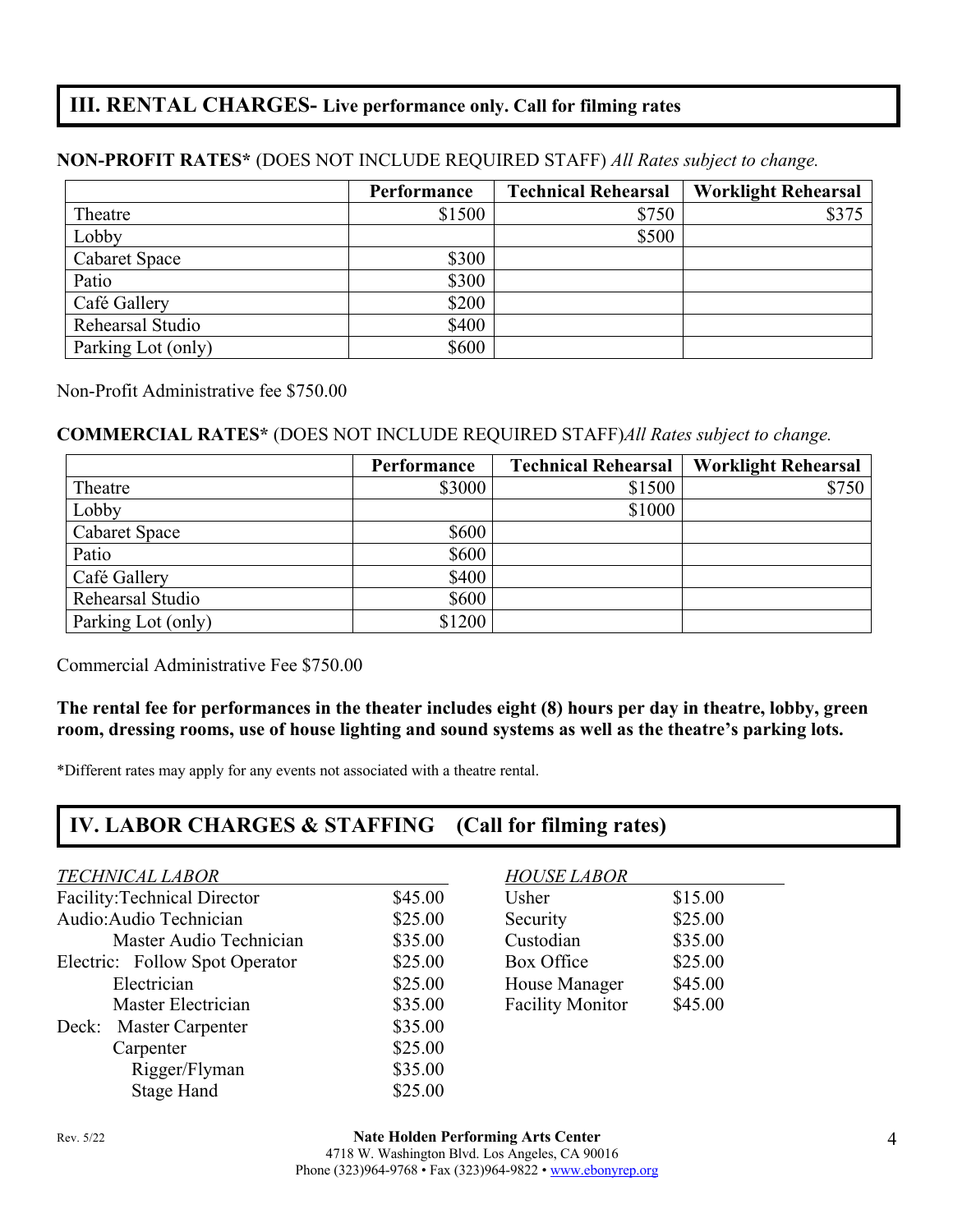# **IV. LABOR CHARGES & STAFFING** (Continued)

All labor is a required four (4) hour minimum crew call accrued in 30-minute intervals. For extended hours, the producer will be charged by the hour for each additional hour at the standard rate listed for up to eight hours; hours over eight (8) hours per day will be charged at one and one half times the standard rate; hours over twelve (12) hours per day will be charged at twice the standard rate.

## **Technical Staff**

**The NHPAC technical personnel MUST staff ALL production activities on site**. The NHPAC Technical Director (TD) will determine and estimate theatre related labor needs for the Producer's production from information provided to the TD by Producer. Please note that this will be an estimate only; Producer will be responsible for actual charges incurred by production.

Producer is responsible to provide all design staff (lighting, sound, sets, etc.), a Technical Production coordinator and a Stage Manager for the production. The NHPAC Technical Director will estimate the timeline for deliverables (e.g. set, sound & lighting plots), to ensure adequate technical staffing, and the Producer will be responsible to obtain plots from designers and to provide a technical schedule.**The minimum Technical staff consists of Technical Director, Master Electrician, Master Audio, two (2) Stage Hands.**

## **House Staff**

Each event occurring in the theater is required to have a minimum house staff of NHPAC House personnel. The producer will be responsible for all House staff labor costs with the exception of certain Box Office staffing noted below. **The minimum house staff consists of a House Manager, four (4) Ushers, and three (3)Security/Parking Lot Attendants and one (1) Custodian.**

# **V. FACILITY EQUIPMENT RENTAL CHARGES**

NHPAC has a dimmer-per-circuit lighting system and a basic inventory of lighting instruments that are rented as a package for **\$500.00 per performance**. Producer is not responsible for burnouts; NHPAC will replace lamps as needed. Producers may arrange with the NHPAC Technical Director to bring in their own lighting and sound equipment to be used with the NHPAC lighting and sound systems. The NHPAC Technical Director will determine such equipment's compatibility with the house systems and advise the Producer accordingly.

Additional lighting and sound equipment not included in the NHPAC Equipment Inventory must be arranged for by the producer. NHPAC staff may assist in locating outside vendors for Producer; however all equipment rental arrangements between Producer and outside vendors are independent of the letter of agreement between NHPAC and Producer, and Producer is solely responsible for all such arrangements.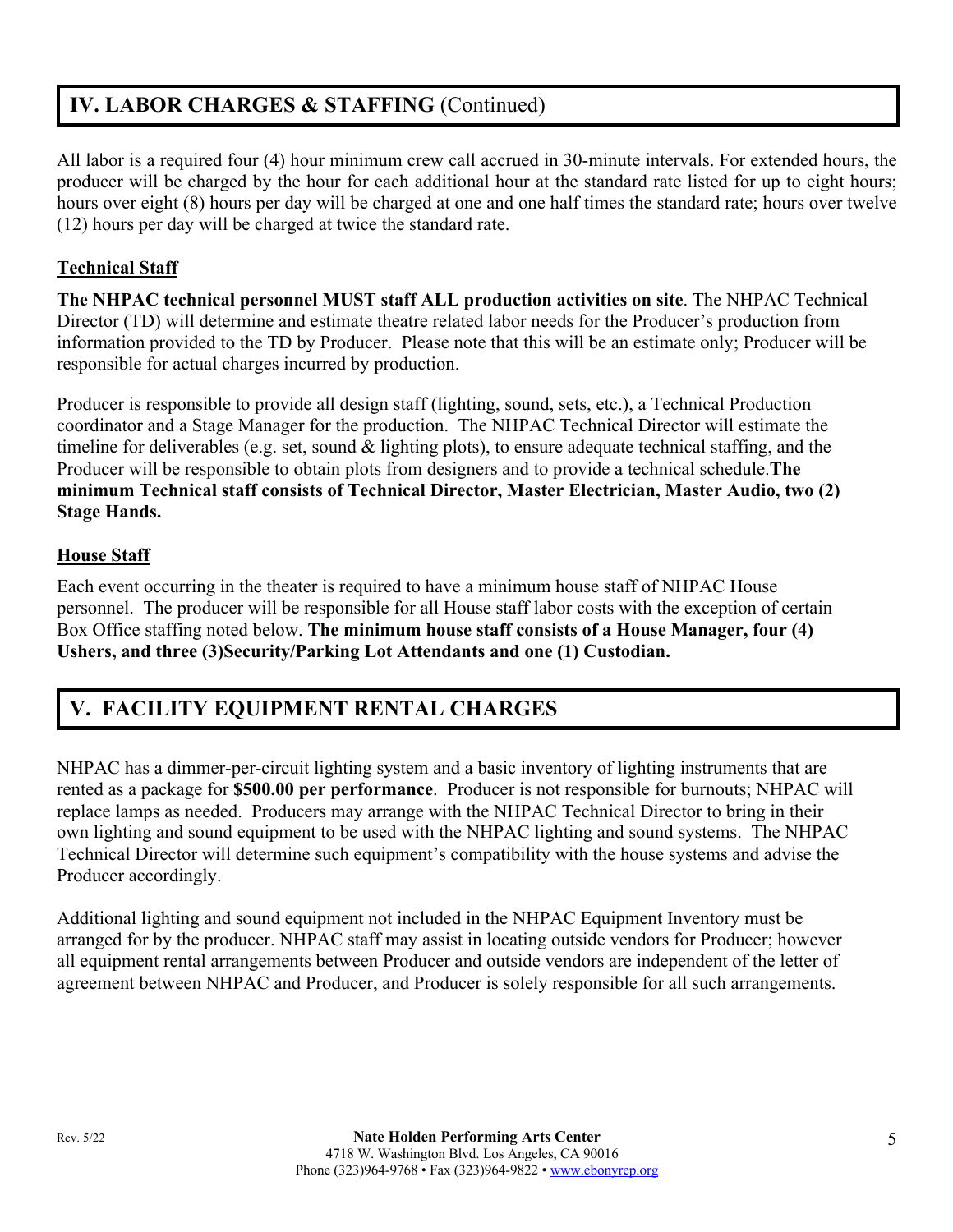# **VI. BOX OFFICE**

NHPAC can handle all on-site Box Office transactions. NHPAC hires one Box Office staff member for four (4) hours on performance days at a cost charged to the Producer. The Box Office staff member will handle all on-site cash, check and credit purchases for ticket sales.

Additional box office and ticketing services available through internal NHPAC vendors are:

## **Printing Cost for Open Seating: \$200.00**

• All tickets for all seating (mezzanine, orchestra, and orchestra pit) have the same pricing. **Printing Cost for Assigned Seating: \$250.00**

• A unique ticket will be printed for each seat number with customized pricing indicated by the Producer.

## **Full Service Box Office: \$500.00**

• Includes online ticketing, printing and Box Office personnel.

For further information on these services, contact NHPAC Managing Director. Payment and arrangement for these services will be made independent of the Rental agreement between Producer and NHPAC, and are the sole responsibility of the Producer.

## **HOUSE SEATS**

**NHPAC maintains eight (8) house seats for each performance**. These seats are released for sale 24 hours prior to curtain, if not used. There are 392 seats for producer to sell.

# **VII. CONCESSIONS/RECEPTIONS**

## **CONCESSIONS**

Sodas, water, coffee, tea, and light packaged snacks are served at every performance by NHPAC staff – no food or beverages are allowed in the theatre at any time. Food and beverages may be given away at receptions approved by NHPAC General Manager a minimum of two weeks in advance.

## **RECEPTIONS**

The Lobby, Cabaret, Rehearsal Studio (additional set-up fee required), Café gallery and patio are all available for rental at an additional cost to the producer.

Alcoholic beverages may be served at receptions upon presentation to NHPAC of a 1-day license from the state Alcohol Beverage Control Board (213)736-2005; liquor consumers may not be asked for donations. Liquor liability is required as part of the general liability policy provided by producers for any events where liquor will be served.

**\*\*All equipment and consumables required for either receptions set-ups e.g. tables, chairs, linens utensils, trash cans/bags, serving/service etc., is to be purchased at the Producer's expense and cannot be supplied by ERT/NHAPC\*\***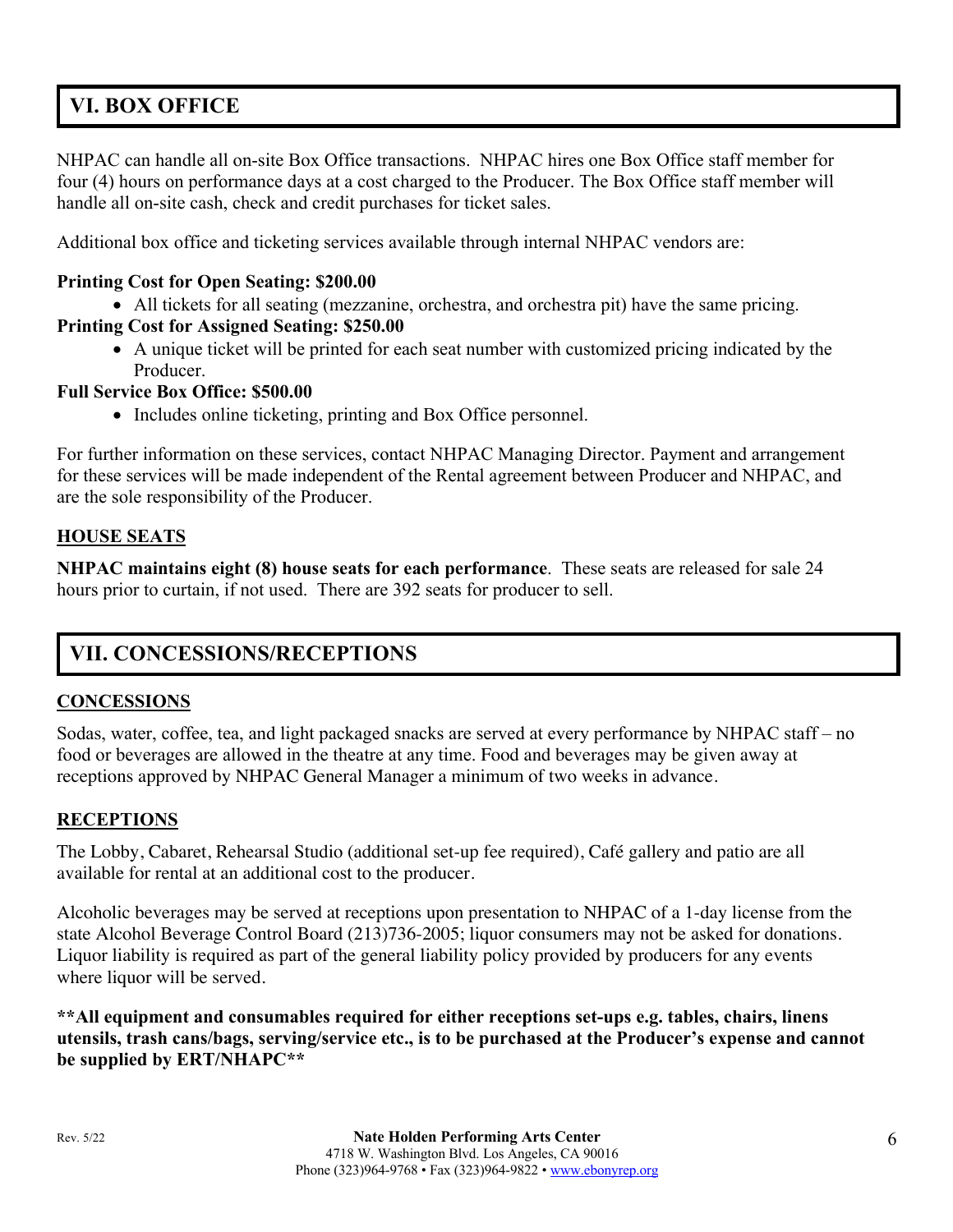# **VIII. MARKETING**

No production may be promoted in any fashion until a Letter of Agreement has been signed and accepted by the ERT/NHPAC General Manager, and both a certificate of insurance and a 50% non-refundable deposit received. Any promotion of your production before an Agreement has been signed will result in immediate cancellation of your event. All marketing, advertising, publicity and promotions are the sole responsibility of producers and presenters who are renting NHPAC facilities for their events. NHPAC must approve all marketing /promotional materials that mention NHPAC or an event at NHPAC. Producers are welcome to sell promotional items, such as t-shirts or posters, at a table in the lobby. Prior approval and an agreement to remit a flat fee of \$100.00 or a 15% fee for total sales of promotional items must be executed. All promotional materials must carry the following phrase: *The Nate Holden Performing Arts Center is a facility of the City of Los Angeles Department of Cultural Affairs operated by the Ebony Repertory Theatre.*

# **IX. INSURANCE**

All facility users must indemnify Ebony Repertory Theatre, the City of Los Angeles, its departments, divisions, elected officials, executives, managers, employees, and agents from all liability for damages or personal injury resulting from Producer's activity at NHPAC. Producer must provide certificate of singlelimit general liability insurance in the amount of one-million dollars (1,000,000) per occurrence, indicating: **"Ebony Repertory Theatre and The City of Los Angeles"** as additionally insured. The Producer may provide a certificate of insurance from an existing policy, or may purchase event insurance through the City's Insurance Broker on a per event basis. The City of Los Angeles has an event insurance program available to permit holders and tenants. **Call 1-800-420-0555, Monday-Friday 9am to 11:30am and 1:30pm to 4:30pm for a quote.**

In the case of rehearsals, conferences, or workshops, for which no admission is charged, the Producer may comply by signing a Risk Waiver permit on behalf of Producer's Organization and participants prior to the first scheduled use of the facility. Risk Waiver forms are available from the ERT/NHPAC Managing Director.

ERT/NHPAC staff has no authority to grant access to NHPAC by any group until a Risk Waiver or certificate of general liability insurance has been received by the Producer.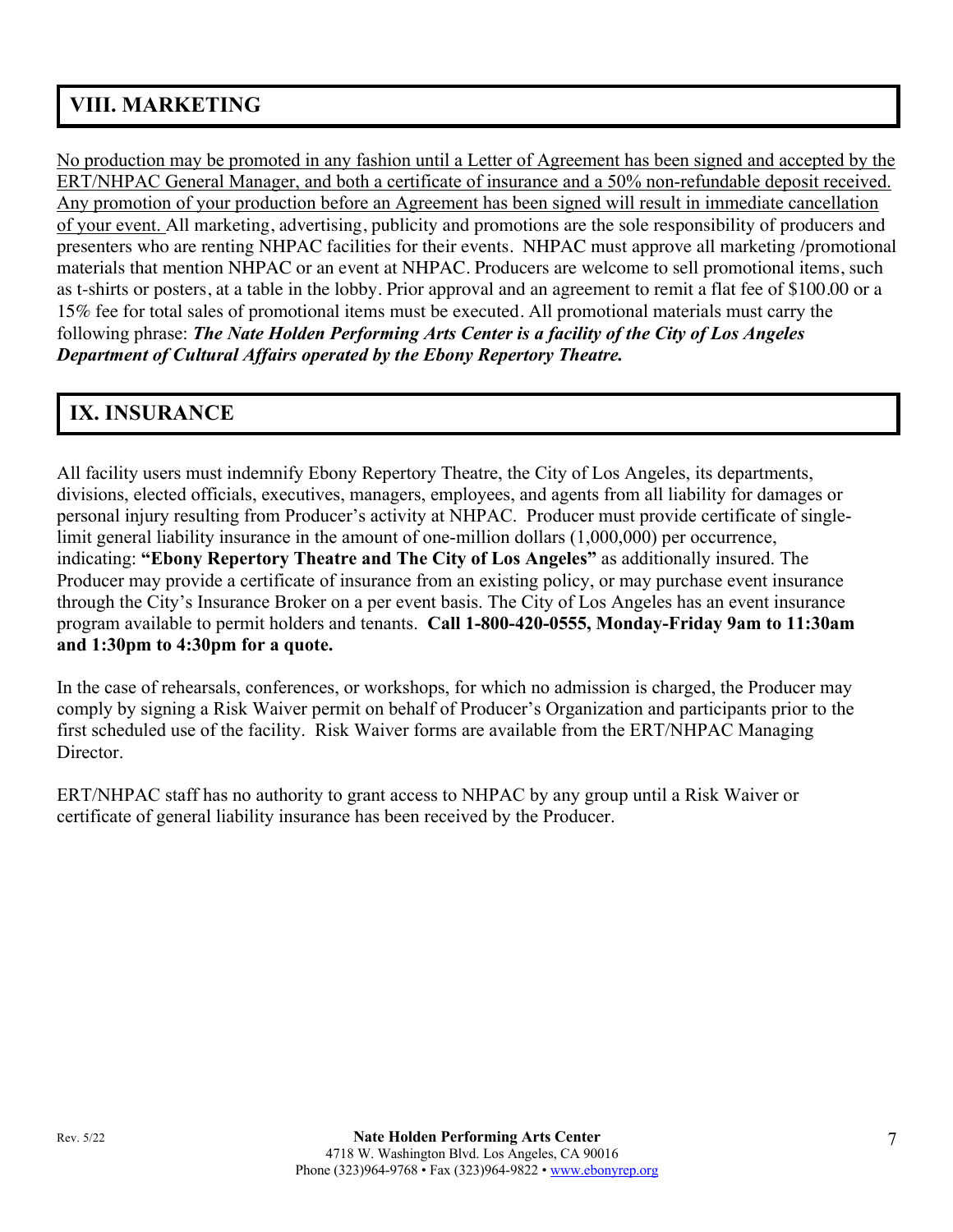# **X. STAGING, STORAGE & PYROTECHNICS**

## **Staging & Storage**

The Technical Director before installation must approve all staging elements brought into NHPAC. Nothing, including sets or signs or notices, may be attached in any way to any wall or floor without the expressed approval of the ERT/NHPAC Technical Director or Managing Director. All scenic elements must be built and painted off site prior to being brought into the theatre. There is no backstage storage. The ERT/NHPAC Technical Director can help evaluate potential problems at the initial production meeting so the Producer can make alternative artistic choices. City of Los Angeles and Los Angeles Fire Department safety regulations must be strictly adhered to by ERT/NHPAC staff and Producers.

## **Pyrotechnics**

Los Angeles Fire Department (LAFD) regulations require the issuance of a permit for any stage effect(s) involving smoke machines, open flames, cigarettes/cigars/pipes, flash boxes or any other incendiary device. Producers are responsible to obtain approval for any such effect(s) through the NHPAC Technical Director – no later than 30 days prior to opening performance. Unapproved effects will result in immediate cancellation of the Letter of Agreement, the performance and the balance of the run.

**Please note that use of all aforementioned affects will require an onsite LAFD officer and the disabling of the fire safety systems in the building. Any cost incurred as a result of these actions will be charged to the producer.** 

# **XI. PARKING**

A total of 106 parking spaces are available for patron and staff parking located on Vineyard & Washington Blvd. Southwest and Northwest corners. Street parking is also available after 7PM, Mon.-Fri, and all day Saturday and Sunday. Additionally, seventeen (17) parking spaces in the rear of the theater are available for artists and producer's and ERT/NHPAC staff ONLY. Please note: parking in the alley adjacent to the theater is strictly prohibited. Cars will be towed if parked in the fire lane. The lots must be staffed with parking lot attendants hired by us at billable hours. These attendants will not park cars. If desired, you may hire a valet service to staff the lots and park the cars at a cost to the Producer. Adequate insurance must be provided to supply this service.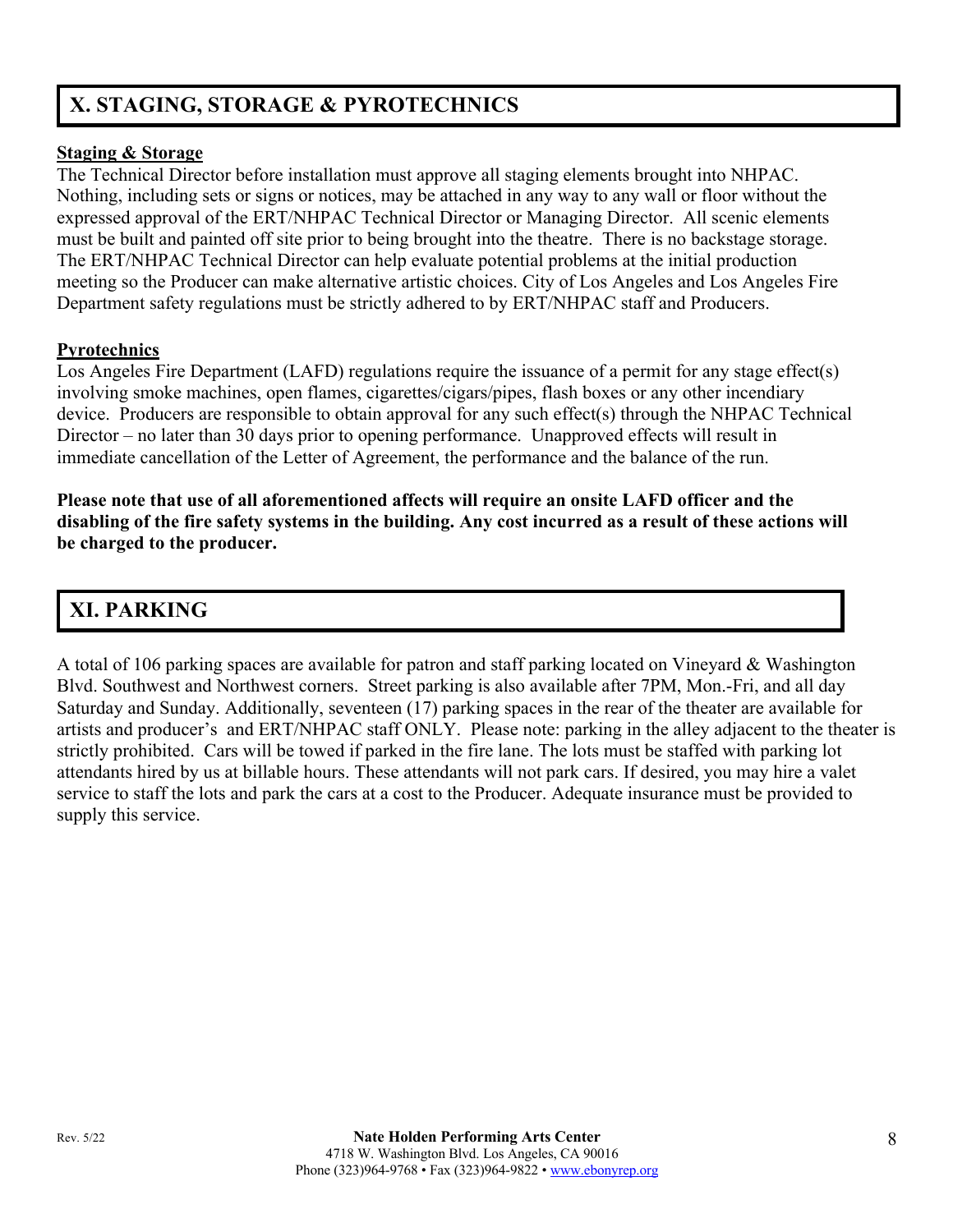# **XII. TECHNICAL SPECS AND INVENTORY**

## **ACCESS**

#### **Public Access**

- The theater entrance is from Washington Boulevard via the public plaza.
- The Box Office is located inside the main lobby.

#### **Backstage Access (Loading/Unloading)**

■ Loading dock located on Harcourt St; provides access to back stage via 16 ft. tall access door.

#### **MULTIPURPOSE SPACES**

**Rehearsal/ Studio**: 30' x 40' space for multiple uses.

**Cabaret Space**: 1,945 sq. ft; located on the first floor. Accessible via lobby and public plaza.

Patio: Second floor outdoor deck. Access via lobby stairs or elevator. Capacity-35

**Café Gallery**: 1200 sq. ft. on first and second floor. Accessible via public plaza and sidewalk. Also includes storage space (loft style) on the second floor.

## **THEATER SPECIFICATIONS**

#### **Seating Capacity (400 seats total)**

- § **Orchestra (295)**
	- o **Fixed seats:** 293 (Includes 4 ADA required wheelchair attendant seats)
	- o **Pit:** 24 removable fixed seats
	- o **Wheelchair:** 4-spaces (Can be sold as loose seats night of event)
- § **Mezzanine (105)**
	- o **Fixed seats:**88 (Includes 2 ADA required wheelchair attendant seats)
	- o **Loose seats:** 12 (along walls/ box seat)
	- o **Wheelchair:**2-spaces (Can be sold as loose seats night of event)

#### **Stage Area**

- Stage dimensions: 73' x 31', Proscenium opening: 42'x 24'
- Hydraulic stage lift for orchestra pit.
- Stage includes eight (8) removable trap doors; each trap door is 4ft. x 4ft.
- 75' fly tower to pull props to full height (57'-0" to gridiron deck)
- Full drapes.
- Sprung floor for dancers.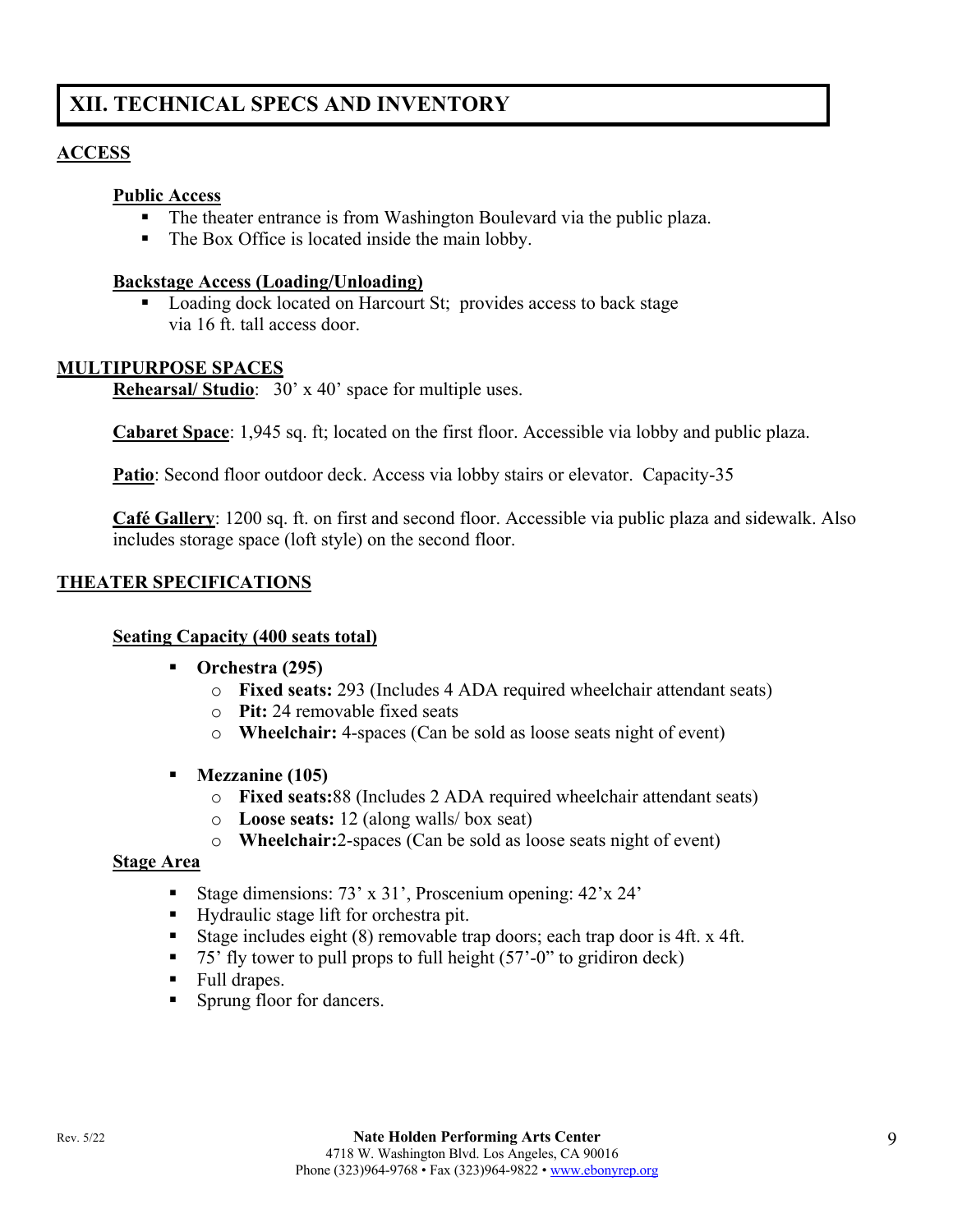## **THEATER SPECIFICATIONS (continued)**

#### **Dressing Rooms/ Laundry Room**

- First Floor
	- $\checkmark$  Room at 10 ½ ft. x 6 ½ ft. includes toilet and sink.
	- $\checkmark$  Laundry Room (washing and dryer not included).
- Basement
	- $\checkmark$  Principal Dressing rooms (can accommodate 2 people per dressing room) at 130 sq. ft. each, includes toilet, sink and shower.
	- $\checkmark$  2 Ensemble Dressing Rooms (10 male/ 10 female) at 310 sq. ft. each, includes one toilet, sinks and a shower.
	- $\checkmark$  1 Green Room at 24 ft. x 17 ft.

## **Theatrical Lighting Fixtures (372 total)**

- $\blacksquare$  10° Ellipsoidal Reflector Spotlights (10)
- 19° Ellipsoidal Reflector Spotlights (76)
- 26° Ellipsoidal Reflector Spotlights (120)
- 36° Ellipsoidal Reflector Spotlights (76)
- Par Fixtures (20)
- Parnel Fixtures (30)
- Fresnel Fixtures  $(26)$
- Cyc Luminaries (12)
- Follow spots  $(2)$

#### **Audio Visual Equipment**

- Live and pre-recorded audio program
- Assistive Listening System
- Left-center-right loudspeaker clusters
- System Controller BSS sound web
- Sound Control Booth  $w/56$  channel mixing console,  $a/v$ , racks
- Chime and Loudspeaker system
- Audio cassette recorder/player, CD player and minidisk system
- Headphone distribution
- Secondary Mix position
- Production Communications Equipment
- CCTV Camera
- Microphone inputs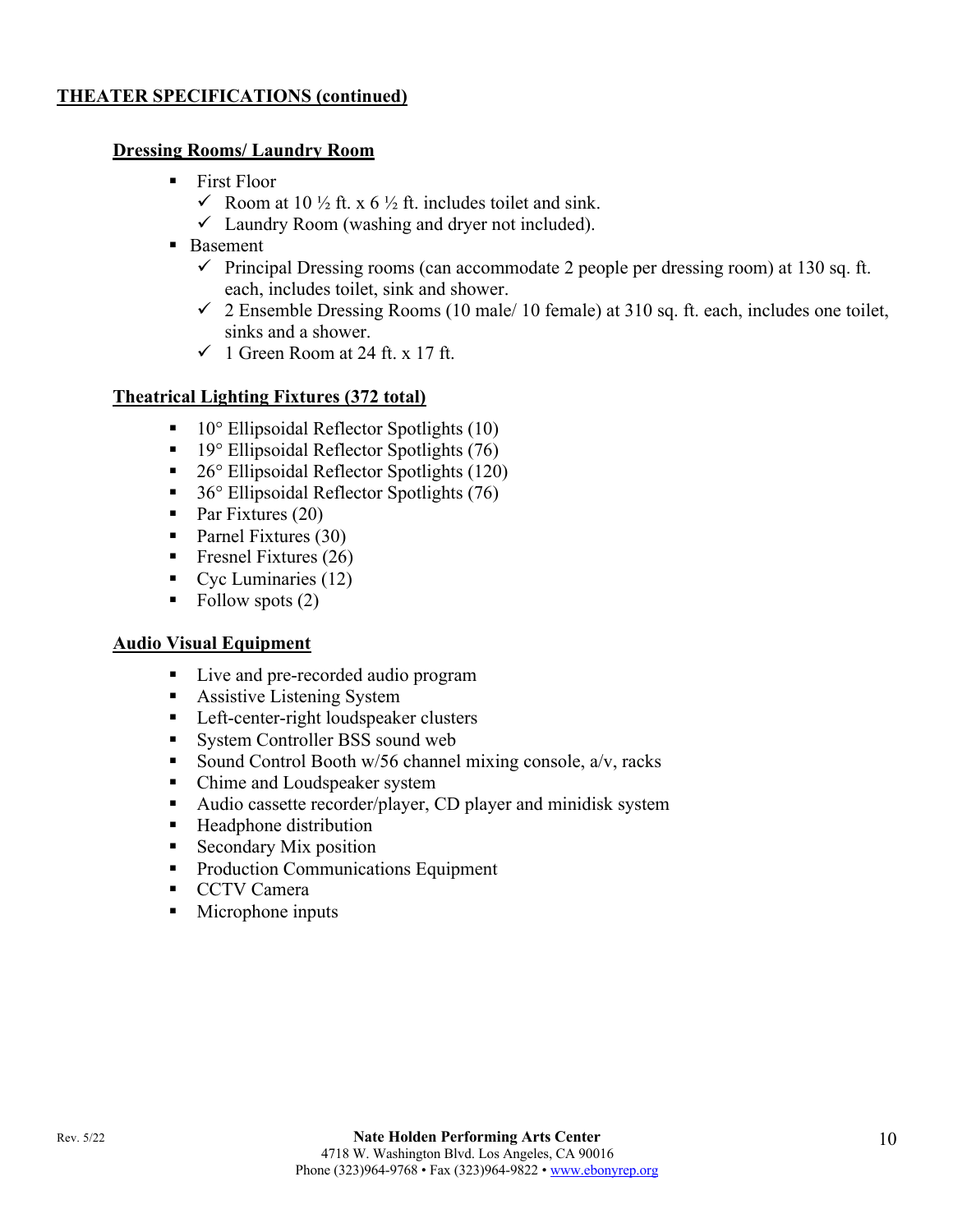# **XIII. APPLICATION FOR EVENT BOOKING**

# **APPLICATION FOR USE**

| Type of Organization: □Commercial □Non-Profit □Other/Specify ___________________                                                                                                                                               |                                  |                                                                               |                     |
|--------------------------------------------------------------------------------------------------------------------------------------------------------------------------------------------------------------------------------|----------------------------------|-------------------------------------------------------------------------------|---------------------|
| Authorized Representative Position                                                                                                                                                                                             |                                  |                                                                               |                     |
|                                                                                                                                                                                                                                |                                  |                                                                               |                     |
| City State Zip                                                                                                                                                                                                                 |                                  |                                                                               |                     |
|                                                                                                                                                                                                                                |                                  |                                                                               |                     |
| E-mail expression of the contract of the contract of the contract of the contract of the contract of the contract of the contract of the contract of the contract of the contract of the contract of the contract of the contr |                                  |                                                                               |                     |
|                                                                                                                                                                                                                                |                                  |                                                                               |                     |
| <b>Which Best Describes Your Proposed Activity?</b>                                                                                                                                                                            |                                  |                                                                               |                     |
| □Stage Presentation (Comedy, Drama, Musical)<br>$\Box$ Dance Production<br>$\Box$ Concert                                                                                                                                      |                                  | $\Box$ Film Screening<br>$\Box$ Location Film Shoot<br>$\Box$ Meeting/Seminar |                     |
| $\Box$ Rehearsal                                                                                                                                                                                                               |                                  | $\Box$ Other                                                                  |                     |
| Describe Your Proposed Activity. Please be detailedand concise.                                                                                                                                                                |                                  |                                                                               |                     |
|                                                                                                                                                                                                                                |                                  |                                                                               |                     |
|                                                                                                                                                                                                                                |                                  |                                                                               |                     |
|                                                                                                                                                                                                                                |                                  |                                                                               |                     |
|                                                                                                                                                                                                                                |                                  |                                                                               |                     |
|                                                                                                                                                                                                                                |                                  |                                                                               |                     |
|                                                                                                                                                                                                                                |                                  |                                                                               |                     |
|                                                                                                                                                                                                                                |                                  |                                                                               |                     |
|                                                                                                                                                                                                                                |                                  |                                                                               |                     |
|                                                                                                                                                                                                                                |                                  |                                                                               |                     |
|                                                                                                                                                                                                                                |                                  |                                                                               |                     |
| What space will you want to use?                                                                                                                                                                                               | $\Box$ Theatre<br>□Cabaret Space | $\square$ Patio<br>□Studio/Rehearsal Hall                                     | $\Box$ Café Gallery |
| Will you be selling tickets? $\Box$ No $\Box$ Yes                                                                                                                                                                              |                                  |                                                                               |                     |
|                                                                                                                                                                                                                                |                                  |                                                                               |                     |
|                                                                                                                                                                                                                                |                                  |                                                                               |                     |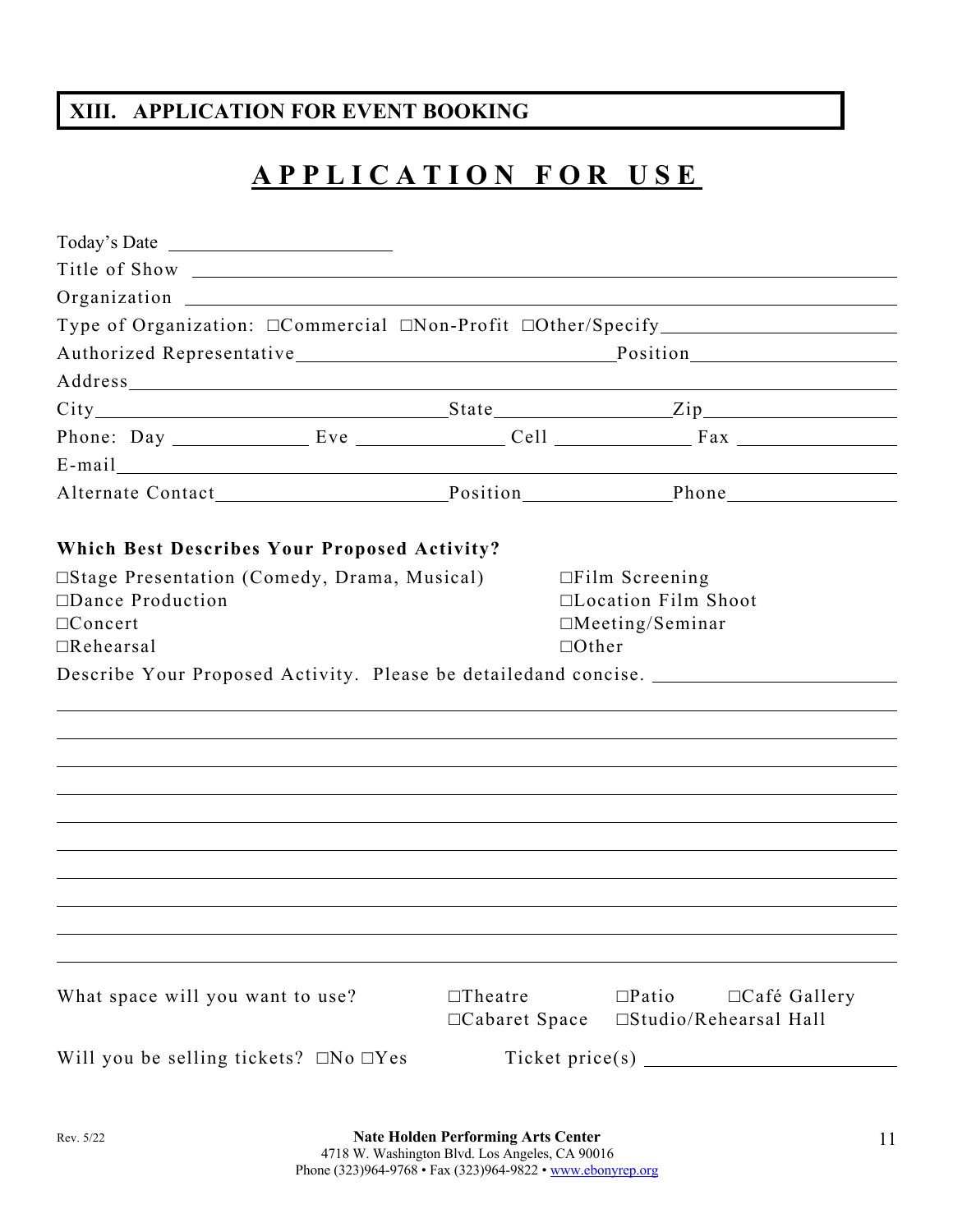#### **Please list the Dates that you are requesting for your event (you may attach a calendar)**

| Preference   | $\mathbf{Date(s)}$ | <b>Details</b> |
|--------------|--------------------|----------------|
| $1st$ Choice |                    |                |
| $2nd$ Choice |                    |                |
| $3rd$ Choice |                    |                |

#### **Production Information**

#### **Venue:**

|                                   |                                            |                                                  | Start | End |
|-----------------------------------|--------------------------------------------|--------------------------------------------------|-------|-----|
| Performance Dates:                |                                            | Time:                                            |       |     |
| Matinee Dates:                    |                                            | Time:                                            |       |     |
| <b>Student Performance Dates:</b> |                                            | Time:                                            |       |     |
| Facility Walk-through:            |                                            | Time:                                            |       |     |
| Event Load-in:                    |                                            | Time:                                            |       |     |
| Event Load-out:                   |                                            | Time:                                            |       |     |
| Work Light Rehearsals:            |                                            | Time:                                            |       |     |
| Technical / Dress Rehearsals:     |                                            | Time:                                            |       |     |
| Performance Running Time:         |                                            | House Opens at:                                  |       |     |
| $#$ of Cast and Crew:             |                                            | Animals / Other:                                 |       |     |
| $#$ of Dressing Rooms:            | (Please note: Dressing rooms are limited.) |                                                  |       |     |
| Minimum Audience Age Limit:       |                                            | (No children under 5 unless otherwise indicated) |       |     |
| Appropriate for: $\Box$ Children  | $\Box$ Teens<br>$\Box$ Adults              |                                                  |       |     |
| Will merchandise be sold:         | By whom:                                   | What:                                            |       |     |

## **Lighting**

The lighting system is used to light the performers and/or to add special effects and color. It consists of fixed lighting instruments that can be focused on specific parts of the stage. These lights, while often referred to as "spots," are different from follow spots. The "spots" that are part of the lighting system are focused in one place for the whole show and the entire lighting system requires only one operator. A follow spot is a type of lighting instrument used to spotlight a performer moving around on stage. The Nate Holden Performing Arts Center has one follow spot, which requires an operator. The standard lighting (referred to as the "house plot") for the NHPAC provides various color washes and white light specials across the stage. Changes to this house plot will require additional time and additional crew.

| Will you need to use stage lighting? | $\Box$ Yes $\Box$ No |
|--------------------------------------|----------------------|
| Do you currently have a light plot?  | $\Box$ Yes $\Box$ No |
| Do you want to use different colors? | $\Box$ Yes $\Box$ No |

If so,what colors?

Do you need the whole stage lit or do you need to have smaller, isolated areas lit on the stage?

Do you need to use follow spots?  $\square$  Yes  $\square$  No

Will you be bringing in any additional lighting equipment  $\square$  Yes  $\square$  No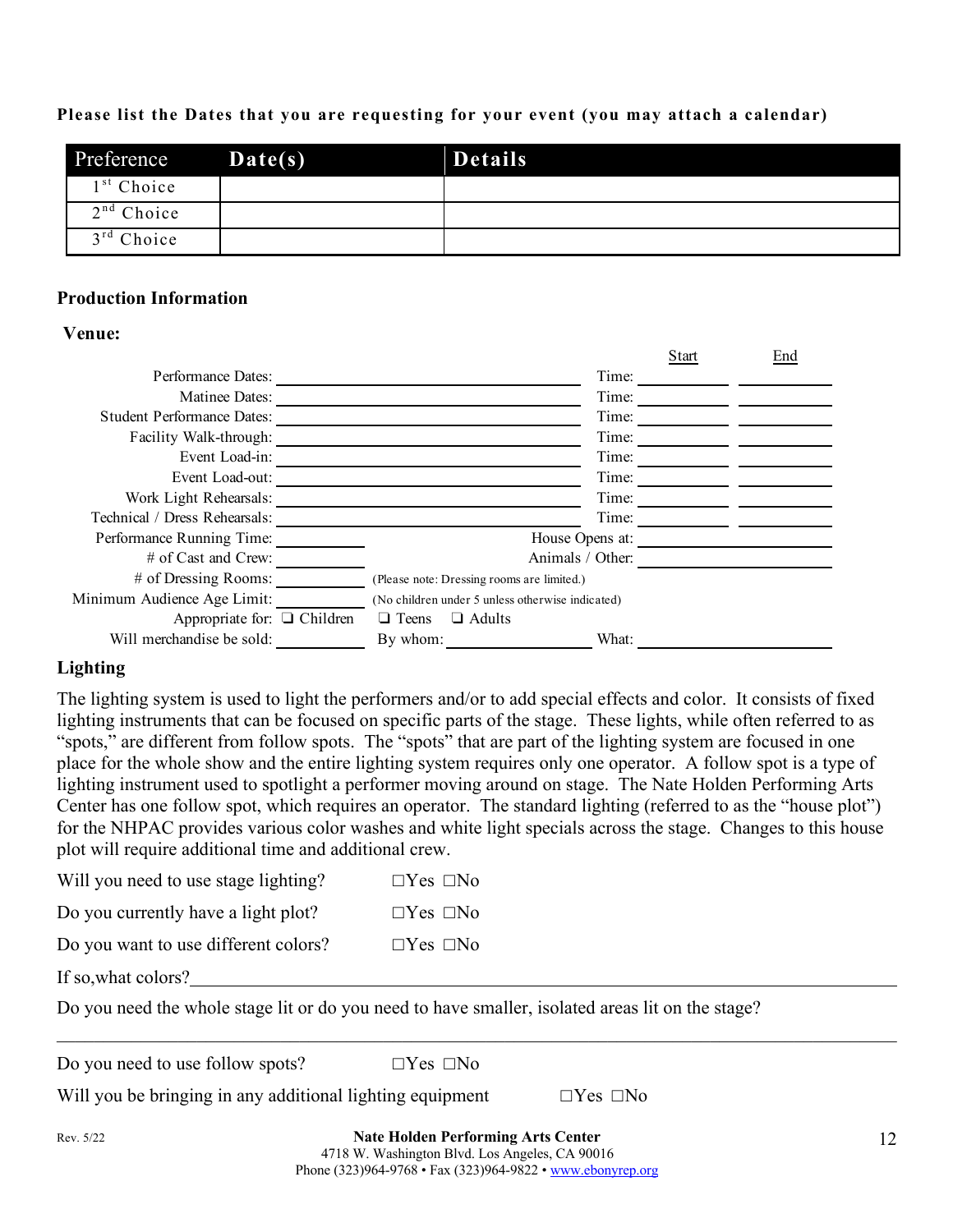If so, what equipment?

Other lighting comments and concerns:

#### **Sound**

The sound system is used to play music, use microphones for a lecture, dramatic presentation or concert, or to play audio of a movie. At least one operator is required if the sound system is used. The standard audio configuration of the NHPAC is sufficient for music playback. Additional sound needs will require additional set-up time and additional crew.

 $\mathcal{L}_\mathcal{L} = \mathcal{L}_\mathcal{L} = \mathcal{L}_\mathcal{L} = \mathcal{L}_\mathcal{L} = \mathcal{L}_\mathcal{L} = \mathcal{L}_\mathcal{L} = \mathcal{L}_\mathcal{L} = \mathcal{L}_\mathcal{L} = \mathcal{L}_\mathcal{L} = \mathcal{L}_\mathcal{L} = \mathcal{L}_\mathcal{L} = \mathcal{L}_\mathcal{L} = \mathcal{L}_\mathcal{L} = \mathcal{L}_\mathcal{L} = \mathcal{L}_\mathcal{L} = \mathcal{L}_\mathcal{L} = \mathcal{L}_\mathcal{L}$ 

| Will you need to use the house sound system?                  | $\Box$ Yes $\Box$ No |
|---------------------------------------------------------------|----------------------|
| Will you be bringing your own?                                | $\Box$ Yes $\Box$ No |
| Will you need to tie your system into the house sound system? | $\Box$ Yes $\Box$ No |
| Will you need microphones?                                    | $\Box$ Yes $\Box$ No |
| If so, how many, what type and for what purpose?              |                      |

On stage monitors are the speakers placed on stage so that the performers can hear the music being played or what the audience is hearing.

Will you need stage monitors?  $\square$  Yes  $\square$  No

If so, how many?

Will you want an audio recording of your event? (Recording requires an additional crew person)

Other sound reinforcement comments or concerns:

## **Projection**

NHPAC does not have a projector or a projection screen. We do have the ability to do playback. We do have a projection vendor that we work with and will be happy to share this information with you at your request.

Will you need to use the projection system?  $\square$  Yes  $\square$  No

What playback formats will you be using in your event?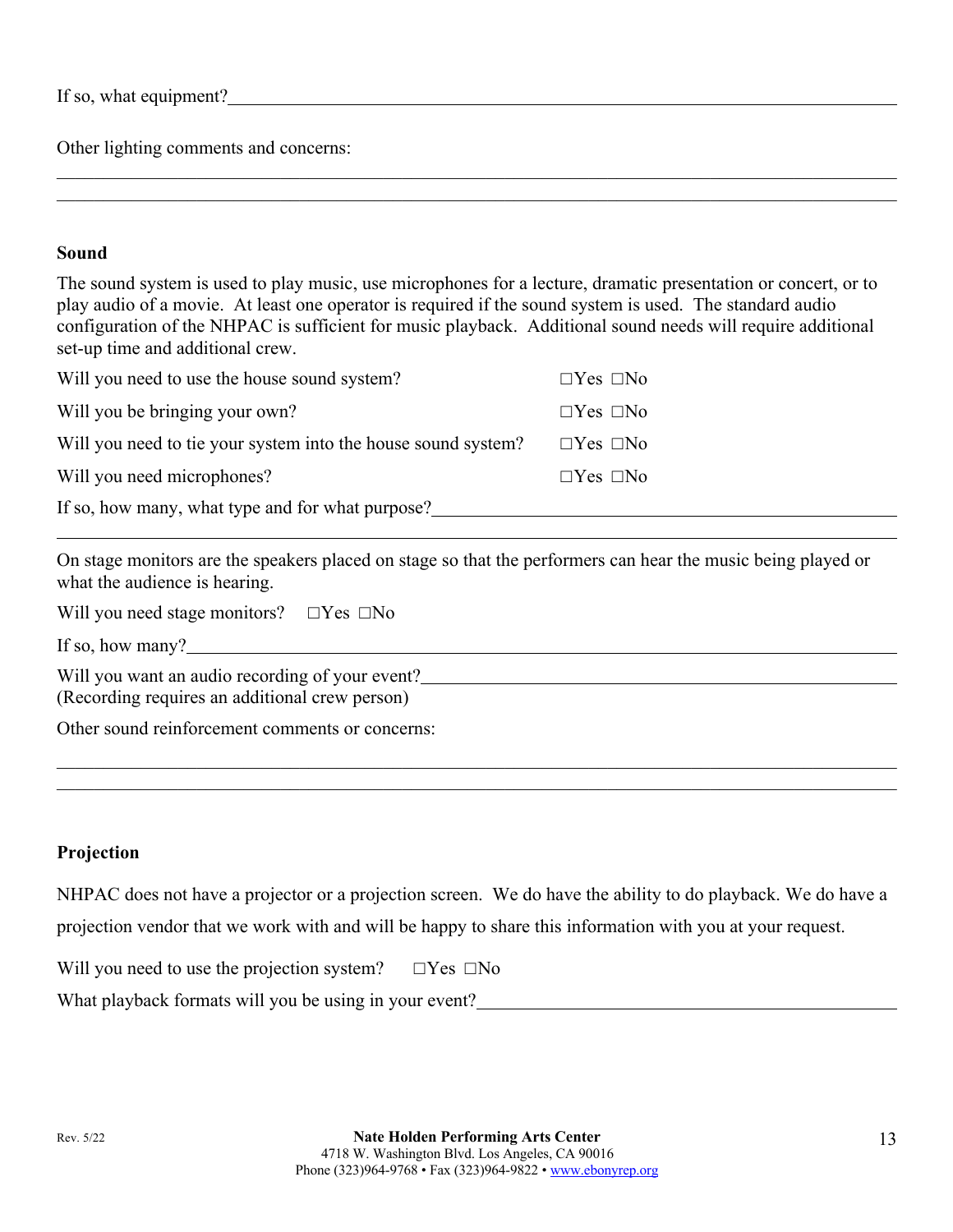## **Staging**

| Does your show use scenery?                                    |                      |                                               |  |  |
|----------------------------------------------------------------|----------------------|-----------------------------------------------|--|--|
| If so, when do you need to set it up on stage?                 |                      |                                               |  |  |
| Will you require the NHPAC crew to help you set it up?         |                      | $\Box$ Yes $\Box$ No                          |  |  |
| Will you need to use the main red curtain?                     |                      | $\Box$ Yes $\Box$ No                          |  |  |
| Will you need to use the mid-stage or upstage speaker curtains |                      | $\Box$ Yes $\Box$ No                          |  |  |
| If so, what will you need to use?                              |                      |                                               |  |  |
| Will you need to use the black or white scrims?                | $\Box$ Yes $\Box$ No | If yes, $\Box$ Black $\Box$ White $\Box$ Both |  |  |
| Will you need to use the cyclorama?                            | $\Box$ Yes $\Box$ No |                                               |  |  |
| Will you need to use music stands?                             | $\Box$ Yes $\Box$ No | If yes, how many?                             |  |  |
|                                                                |                      |                                               |  |  |

In the space below, please draw your desired stage set-up also known as the stage plot. If you require more space, please attach your stage plot(s) on separate page(s).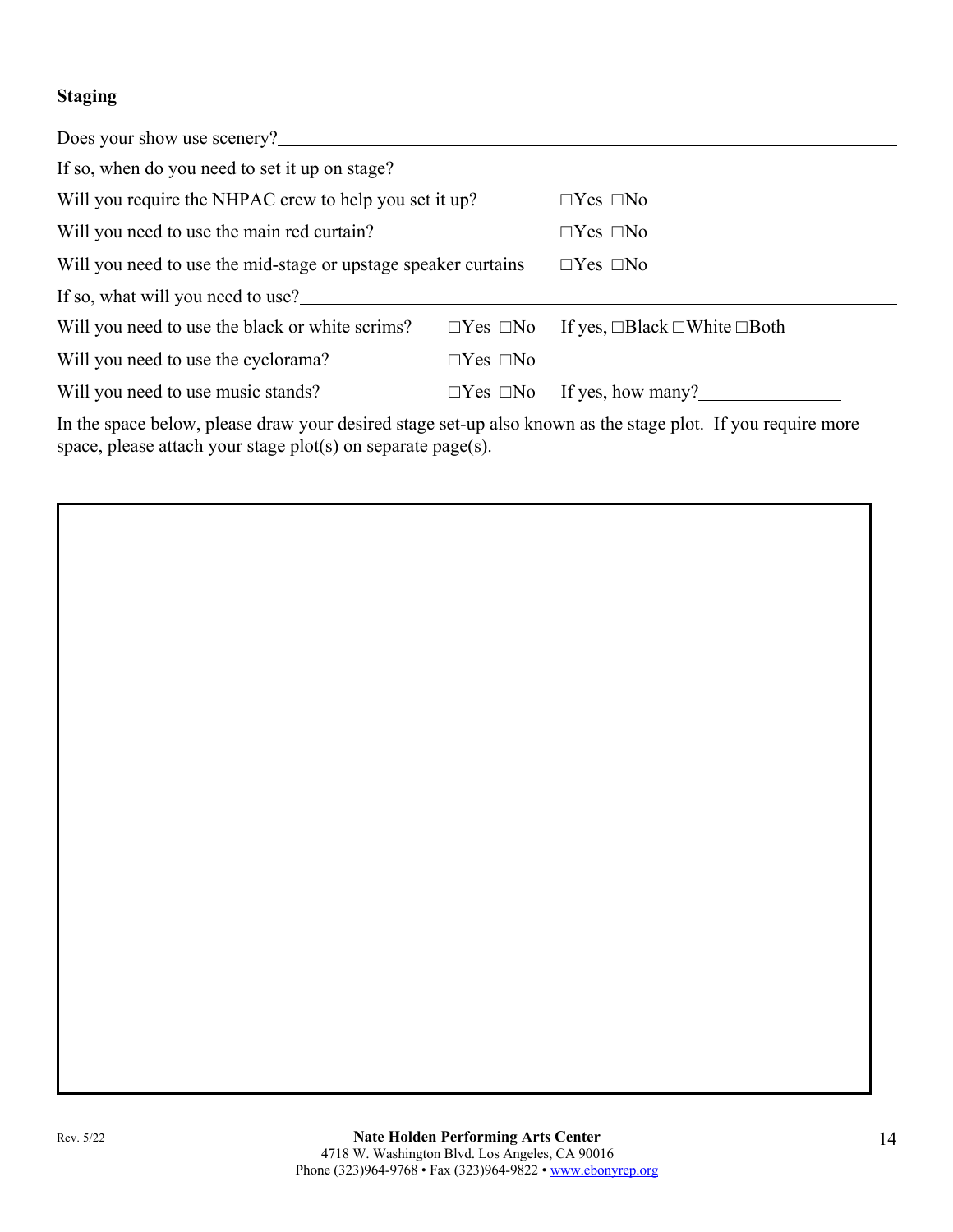#### **Orchestra Pit**

The NHPAC is equipped with a pit lift which can be used in three different configurations. The pit lift is typically used to hold up-close orchestra seating in the audience house. The pit lift can also be raised to be used as a forward extension of the stage known as an apron. For the use of a band or orchestra, the pit lift can be lowered as well. Use of the pit lift as an apron or orchestra pit will require additional set-up time and additional crew.

Will you require the use of the pit lift?  $\square$  Yes  $\square$ No If yes,  $\square$ Apron  $\square$ Orchestra Pit

#### **Other**

| Is open flame a part of your production? $\square$ Yes $\square$ No |                                                                                               |
|---------------------------------------------------------------------|-----------------------------------------------------------------------------------------------|
|                                                                     | (Example: candles, cigarettes, cigars, prop guns, flash boxes or any other incendiary device) |
| If yes, please explain:                                             |                                                                                               |
|                                                                     |                                                                                               |

Will you be using chemical fog, dry ice fog, or chemical haze in your production.  $\square$  Yes  $\square$  No

| If yes, please explain: |  |  |
|-------------------------|--|--|

| Will you be using any other special effects not already covered in this application? $\Box$ Yes $\Box$ No |  |
|-----------------------------------------------------------------------------------------------------------|--|
| If yes, please explain:                                                                                   |  |